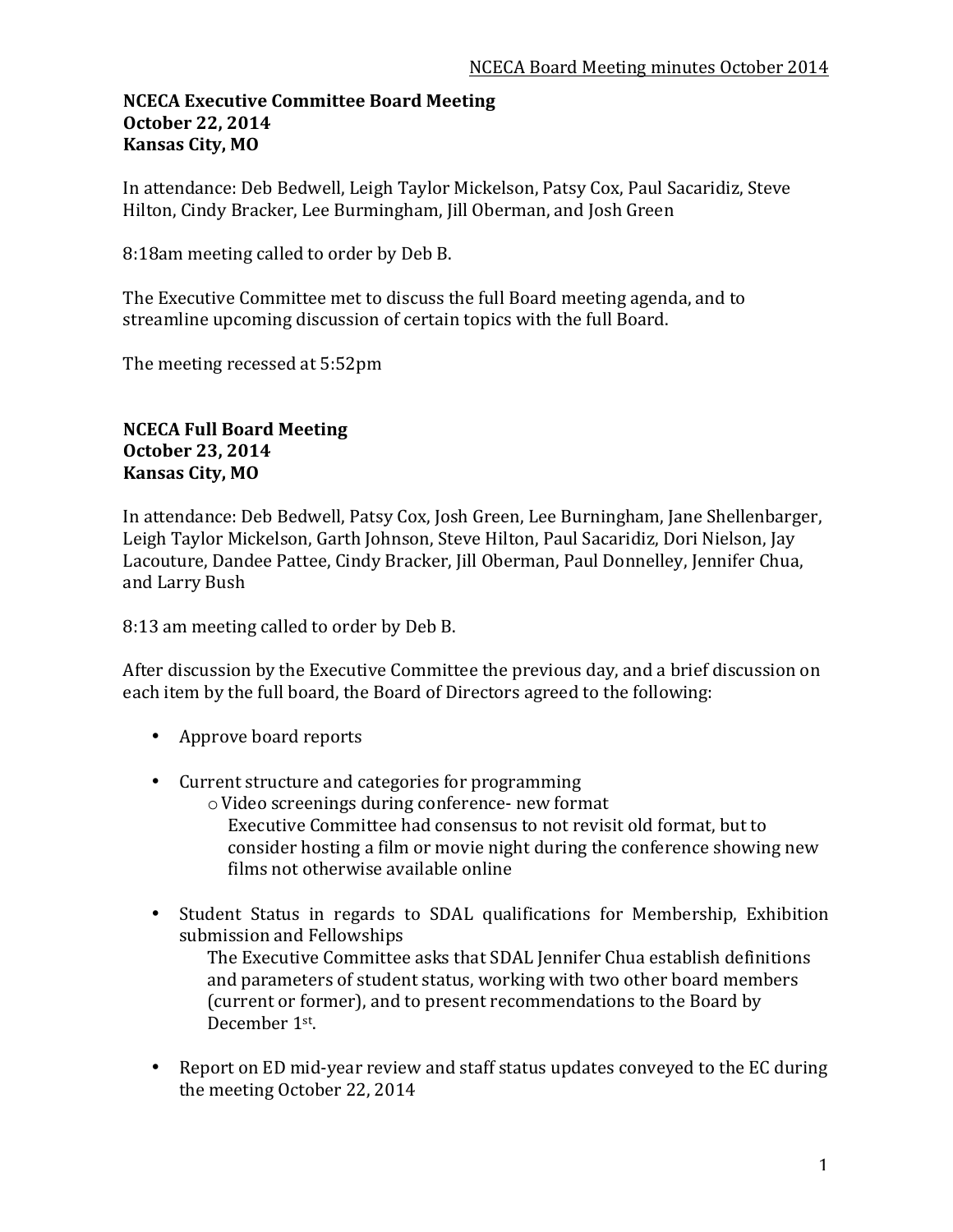- The executive committee discussed investigation of potential opportunities and challenges related to the absorption and sustained production of a periodic journal of ceramic art.
- Grant award and budget variance discussion resolved. No variance needed, funds will be distributed as promised.
- New Program Director mentorship strategies discussed; Steve has agreed to meet with Mary Cloonan in Baltimore with Josh and Deb in attendance, if possible. Date and time of meeting TBD
- Member involvement in headliner recommendations was discussed. Cindy agreed to send out a survey between October 31 and mid-November to solicit member input
- Paul S will lead the 50 Friends receptions at the Providence Conference.

# **NCECA office relocation**

Josh Green shared the status of the recent NCECA office relocation from the Erie office to a business suite in Boulder, CO. Along with the change of office space, 8 pieces of the NCECA collection have been moved to the ASU research center, and the Arvada Center will be hosting and storing the NCECA Cups of Merit collection.

### **Strategic planning**

NCECA current strategic plan expires in 2015, and we are now discussing how to approach our next strategic planning session. Plans are being made to work with the Chipstone Foundation on this. Their approach to visioning differs somewhat from conventional strategic planning, using a "think tank" approach. Paul S and Patsy agreed to co-chair the strategic planning. They will contact Chipstone, and work with them and Josh to establish a budget, location, and timeline for a think tank/strategic planning session.

### **Providence Conference**

Jay and Larry presented an update of the upcoming conference in Providence, RI. NCECA will have a strong presence in Providence and surrounding areas, including Boston, New Bedford, and Newport. There will be over 83 exhibitions, and a lot of participation from regional organizations. This conference coincides with the  $25<sup>th</sup>$  anniversary of Empty Bowls, and the culinary school Johnson & Wales and the Providence Food Bank will all be working together on that.

### **Collector's Tour**

Josh and Paul S. gave an update on the Providence conference Collectors Tour. The Collectors tour will be a weeklong experience, with the itinerary primarily focusing on visiting exhibitions and private collections, along with behind the scenes visits with curators at regional museums.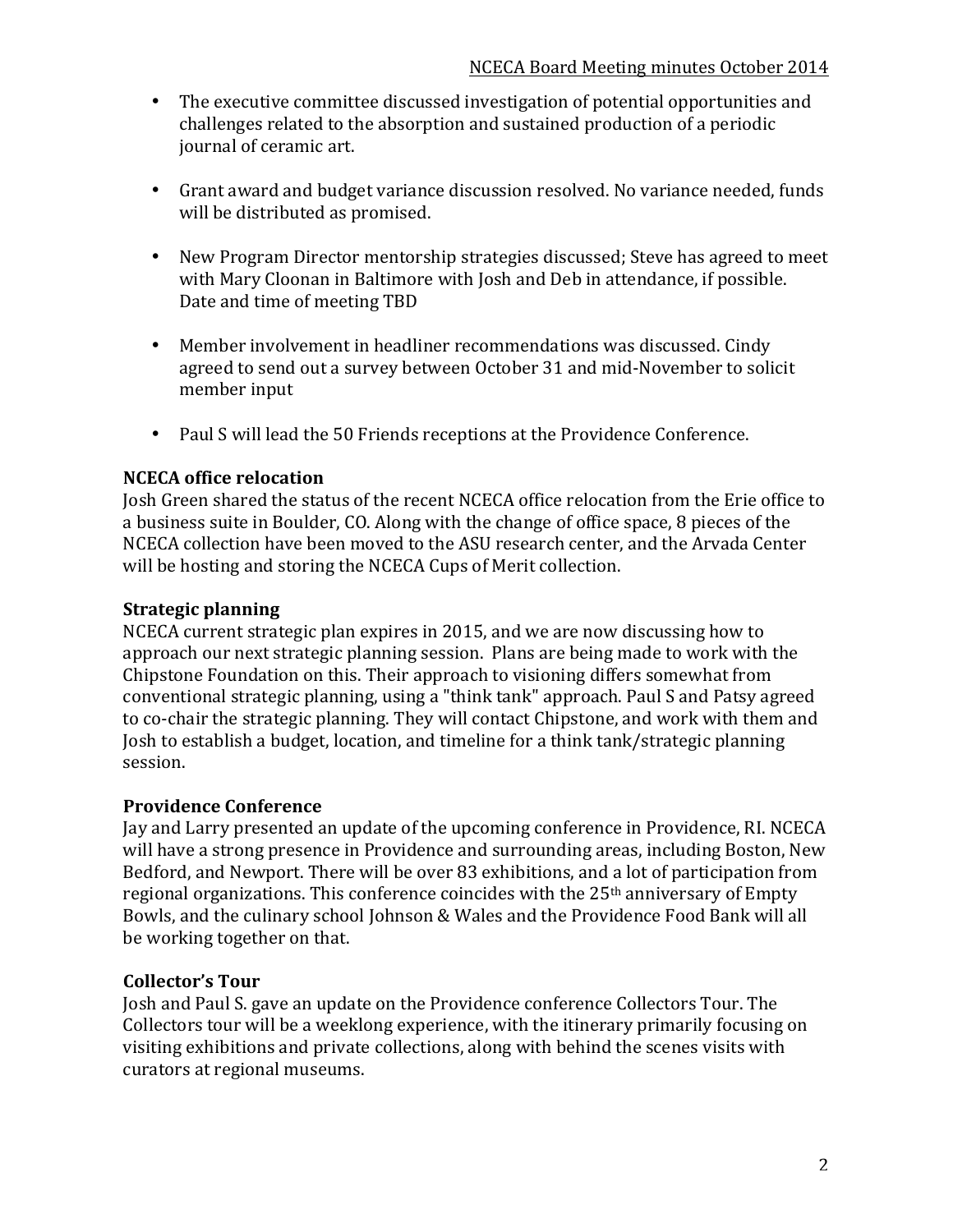# **Multicultural Fellowships**

Patsy reported on the status of NCECA's new Multicultural Fellowships. This program came directly out of Theaster Gate's challenge to NCECA last year during his keynote for attendees to cultivate greater diversity in the field. NCECA is instituting a pilot program whose goal is to increase participation by individuals of diverse cultural backgrounds in part by providing resources to those who might not otherwise attend an annual NCECA conference. The Chipstone Foundation and individual donors to NCECA are generously sponsoring these fellowships.

Up to 6 NCECA Multicultural Fellowships will be awarded for participation at the Providence NCECA conference. Information is on the NCECA website, and the application deadline is February 3, 2015.

### **Providence Programming Updates**

Paul S. shared that our keynote for the Providence conference will be Dr. Frederick Douglass Opie. Not only will he be crafting a keynote especially for our conference, Opie will also participate in a round-table discussion that will expand on themes explored in this keynote lecture including ideas on food, community, and engagement, to be moderated by Namita Gupta Wiggers.

Steve also added that the string quartet ETHEL has been booked for the Randall Session.

# **Finance Report**

NCECA accountant Helen Anderson joined the meeting via Skype to participate in our finance discussion. Lee reported that NCECA finances continued to be healthy over the last year, and that we are in a good position for future investitures. As a result of the office move, NCECA is looking into e-banking to help facilitate our banking needs.

# **Development Report**

Patsy reported that the Development Committee, comprised of Deb, Paul S, Josh, and Glenda Taylor has been setting goals for annual giving for NCECA, and asked that all Board Members help with the ask mailing.

Deb reminded us that NCECA supports itself through conference fees, but increasingly our community and we want us to do more. Year round programming cost money. The need for charitable giving is imperative, especially with our  $50<sup>th</sup>$  anniversary coming up next year. The Board pledged for 100% board giving this year.

# **Communications Report**

Cindy reported that while the old model of the video screening room had many flaws, NCECA would still like to offer for our members to share new video. The Board agreed to put out a call for a ceramics related independently produced feature film. A committee will review these submissions, and select a film to be screened at the conference.

### **NCECA Blog**

Cindy reminded the Board to submit all NCECA news to the NCECA blog.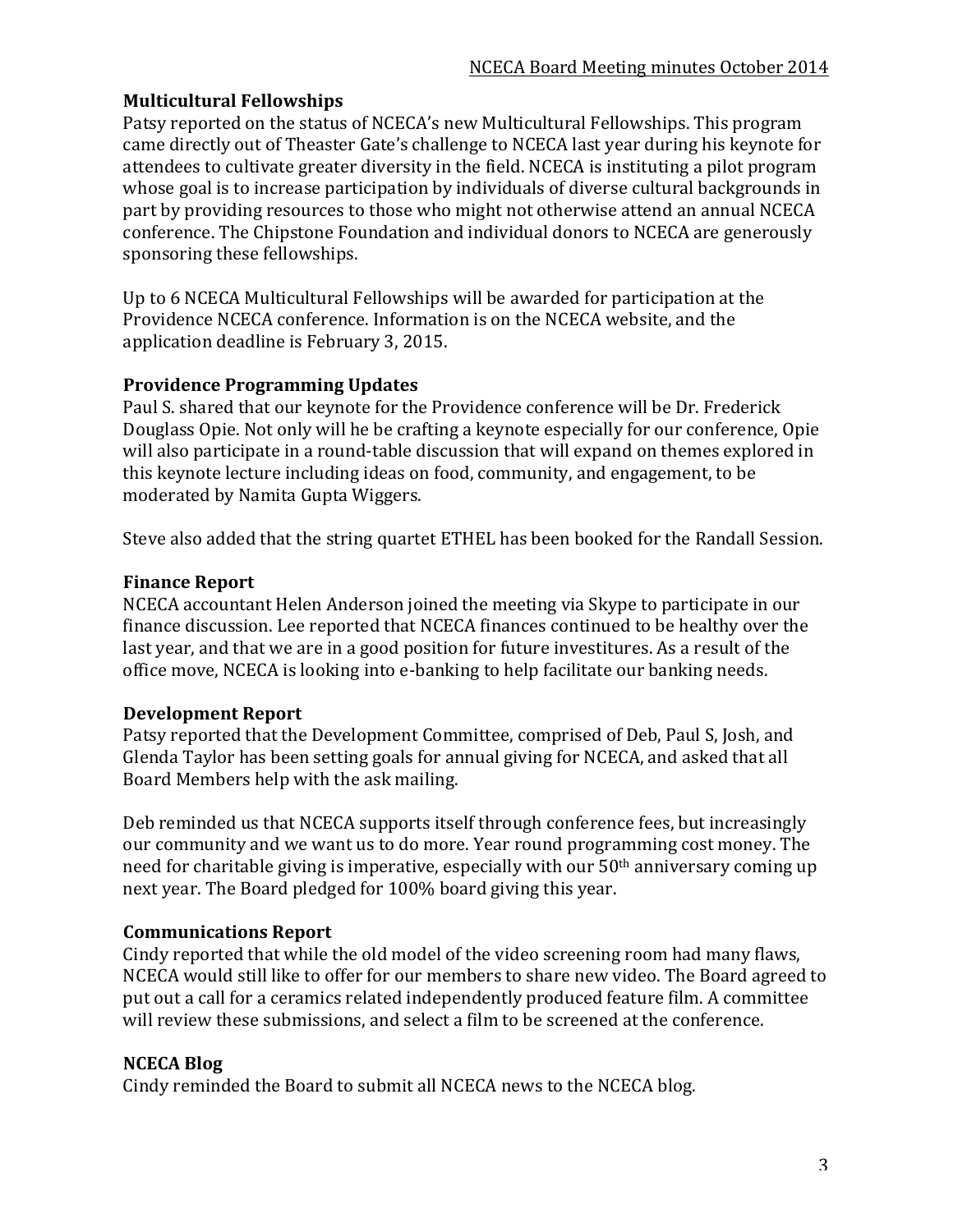# **Podcasting**

Cindy shared that Ben Carter has agreed to assist NCECA in getting some of our past audio recordings to be podcast ready and available through iTunes. She has also been uploading video to the NCECA YouTube channel.

### **Demonstrating Artists Video**

Cindy has also been working with two new editors for NCECA's 2014 demonstrating artist videos. She hopes that the outcomes of this year's editing process will provide some indication on the selection of an editor for production of a video document for the  $50<sup>th</sup>$ . Funds still need to be secured for this project.

#### **New Website and forms systems**

NCECA staff Kate Vorhaus and Candice Finn joined the meeting via Skype to report on the new NCECA website. Updates were made to the overall look of the site, as well as to the design and use of application forms. This new system should be more stable and user-friendly.

### **Exhibitions Report**

Leigh reported that application numbers for the Biennial were a bit down from past years, but application numbers for the NSIE were up. CIE's seem to be doing well.

Jen and Leigh will be selecting the jurors for next years student show.

#### **New works category**

At our last meeting, the Board agreed that the New Works category needed some revisions. The Board agreed to rename this category Transitions, and applying artists can self-nominate or be nominated by someone else. Leigh Taylor Mickelson will work on descriptive language for this category, and will submit for board approval.

### **Member benefits**

Membership to NCECA has been separated from conference registration fees for a few years now, and Josh reported on some new and old membership benefits. A new benefit will include a deeply discounted membership to WESTAF CaFE, and will be available for individual, corporate, and institutional members. Membership is now tied to voting, only members can vote for NCECA officers online.

#### **Nominations Committee:**

The nominations committee is comprised of Board members Patsy, Jane, Jen, Paul S, and non-Board members Bill Griffith and Elaine Henry. The committee recommended Amy Duke as the On-Site Liaison for the Kansas City conference, and the Board supported this nomination.

### **Candidates**

The Board approved to the following recommendations made by the Nominations Committee:

**NCECA Board Positions:** Onsite Conference Liaison for Kansas City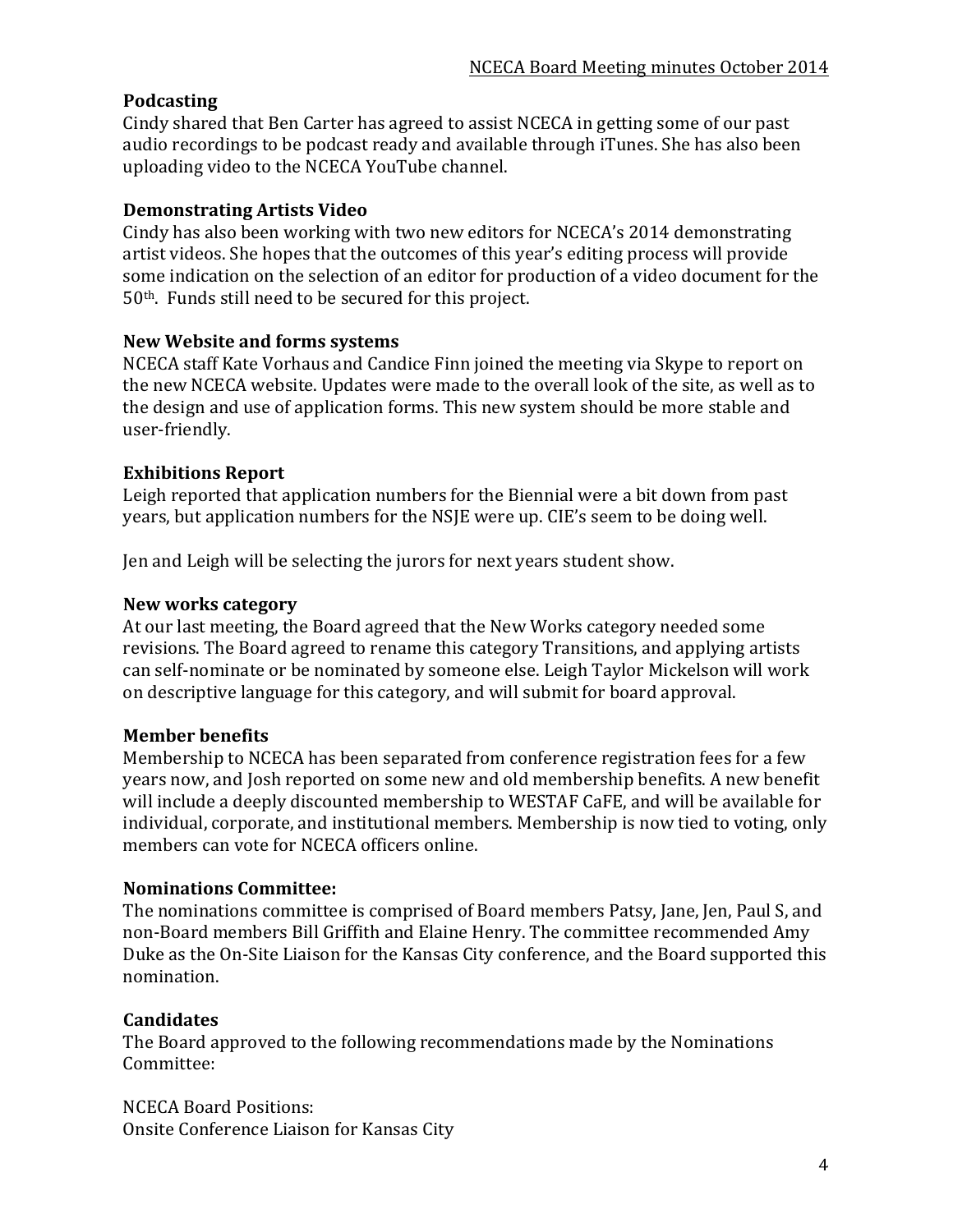Amy Duke, Spencer Museum of Art, nominated by Paul Donnelly

Director-at-Large (two candidates were ratified as required in bylaws)

- Justin Rothshank nominated by Dandee Pattee, endorsement from: Dandee Pattee, Deborah Bedwell
- Amanda Barr Self nominated, endorsement from: Cindy Bracker, Jon Glabus
- An additional candidate, Suzanne Lussier, will also be contacted by Patsy to see if she wishes to be included on the ballot.

Student Directors-at-Large

- Shalya Marsh, self-nominated, endorsement from Margaret Bohls and Peter Pinnell
- Kahlil Robert Irving, endorsement from Kate Maury, Linda Lighton

Honors and Awards:

Fellows of the Council

• Keith Williams, nominated by Robert Harrison, letters from Joe Molinaro, Susan Filley, and Richard Whers

Honorary Members

- Mary Barringer, nominated by Gail Kendall, letters from Linda Sikora, Clary Illian, and Peter Beasecker
- Leopold Foulem, nominated by Paul Mathieu, letters from Robert Harrison and Susan Greenaway

Excellence in Teaching Award

- Linda Arbuckle, nominated by Magda Gluszek, letters from Martina Lantin, Patrick Coughlin, and Thaddeus Erdahl
- Wayne Higby, nominated by Chris Staley, letters from Donna Polseno and Del Harrow

Outstanding Achievement Award

• John Hartom and Lisa Blackburn, nominated by Jay Lacouture, letters from Jay Lacouture

Regional Award of Excellence

• Harriet Brisson, selected by OSCLs Jay Lacouture and Larry Bush

# **Conference branding session for KC**

Paul D. introduced Michelle and Angie Dreher from Two Tone Press. They have been working on branding for the KC NCECA, which will highlight KC's unique art deco architecture, as well as NCECA's 50<sup>th</sup> anniversary.

# **Tour of the KC Convention Center**

5:50pm the Board recessed for the day, and went on a tour of the KC Convention Center.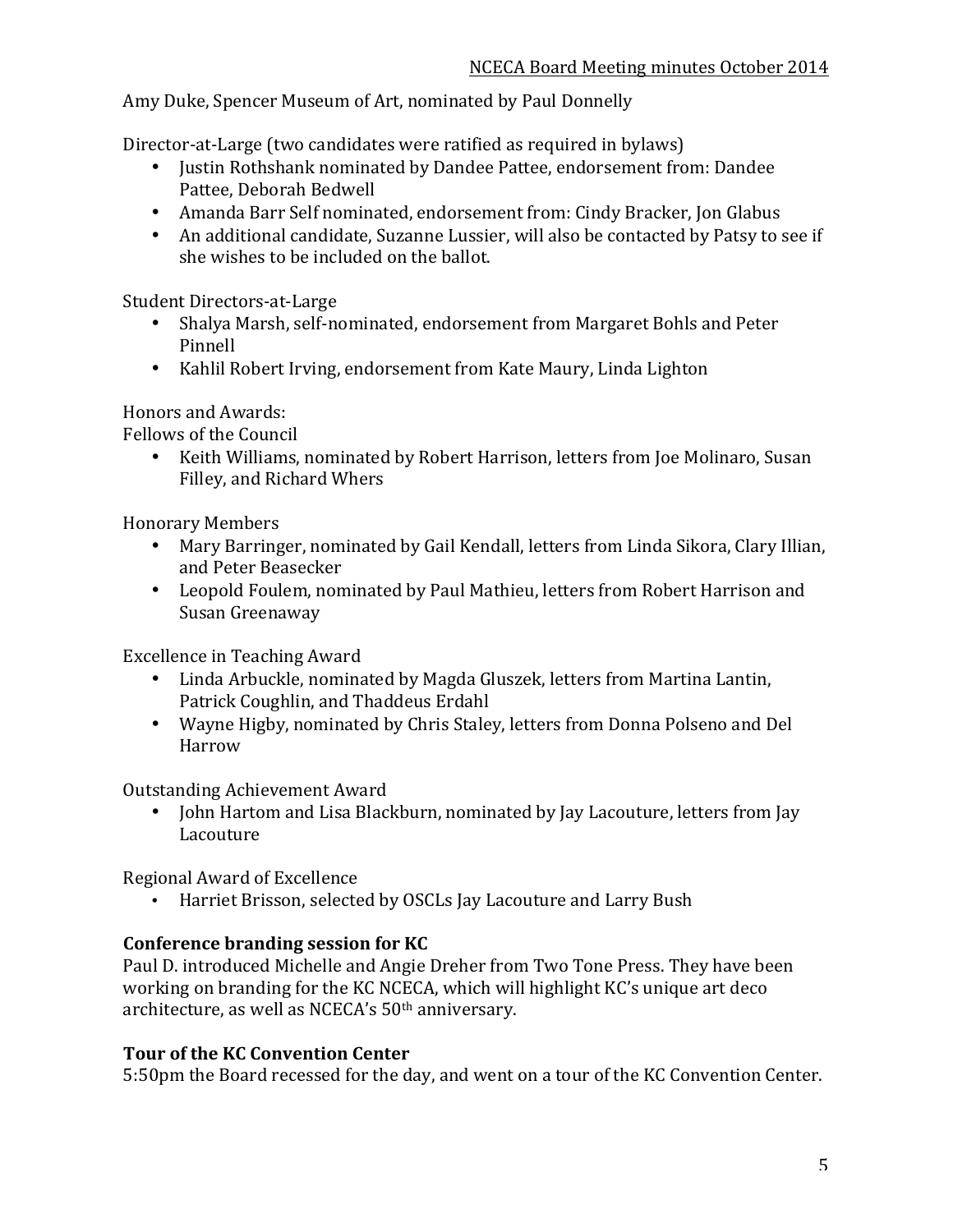### **NCECA Full Board Meeting October 24, 2014 Kansas City, MO**

In attendance: Deb Bedwell, Patsy Cox, Josh Green, Lee Burningham, Jane Shellenbarger, Leigh Taylor Mickelson, Garth Johnson, Steve Hilton, Paul Sacaridiz, Dori Nielson, Jay Lacouture, Dandee Pattee, Cindy Bracker, Jill Oberman, Paul Donnelley, Jennifer Chua, and Larry Bush

8:04 am meeting called to order by Deb B.

### **50th Anniversary Projects**

Deb is working on the Honors and Fellow Exhibition, and will have more to report at our next meeting. Cindy is making progress with the  $50<sup>th</sup>$  Anniversary Video Project. This video will tell the story of NCECA in short segments, with our membership as the intended audience. Garth reported on the status of the 50<sup>th</sup> Anniversary Book Project. There will be 2-3 essays written for the project, plus a core of essays from past NCECA journals. We are considering a small run of published books, and then offering the book as a print-on-demand.

### **International Residencies (not on agenda)**

Jane reported that she sent out 19 invitations to international organizations, and received 6 replies of interest back. After discussing each organization, the Board agreed to partner with the New Taipei Yingge City Ceramics Museum residency and c.r.e.t.a. Rome residency for our international residency program 2015. Artists will apply to the organizations, and NCECA will then award the chosen artists a stipend after they have met all of their financial obligations with the residency host organization.

NCECA Presidential appointees Glenda Taylor and Michael Strand joined the meeting.

### **Across the Table report**

Namita Gupta Wiggers joined the meeting via Skype, and she and Michael Strand reported on the progress of the Across the Table project, a nationwide ceramic art project leveraging the talents of potters engaging with local groups in experiences with food and handmade clay objects. Now in the development stages, there will soon be an active call out for participation in the project via the NCECA website. This will be a crowd driven project, aimed at anyone who uses or makes handmade ceramics, and will encourage community collaboration, and will be a major part of the Kansas City NCECA 50th Anniversary.

### Lawrence, KS

Cindy reported on the status of the plans for a pre-conference in Lawrence before the KC NCECA. Plans are to host a workshop, fully in collaboration with Brackers, Lawrence Art Center, Spencer Art Museum, Kansas University, and the Lawrence Business Association. They are working on securing a bus from the KC airport to Lawrence, and then back to KC to assist those that will attend both the pre-conference and the conference.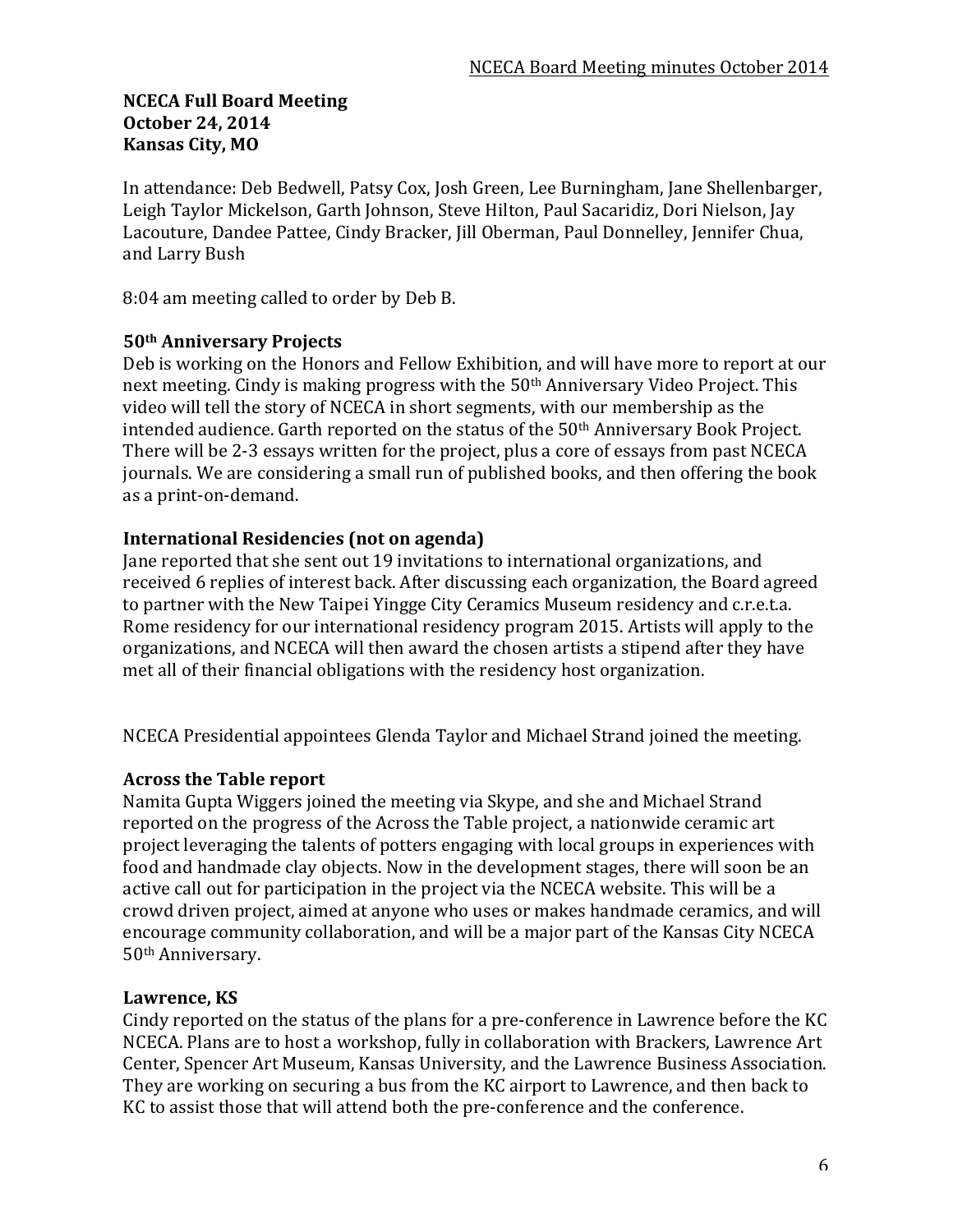### **Bus Tours Reserve**

Josh reported on the Bust Tours. In the past, there has been some dissatisfaction with the reserve held for the bus tour. The Board agreed to create a budget contingency of \$3500 to allow for the securing of routes for the bus tours.

# **Reading Room**

Garth presented an update on the creation of a reading room at NCECA, as previously suggested to us by Ezra Shales. NCECA will collaborate with ASU to create a reading room. ASU will ship reading materials (journals, scholarly writings), and take responsibility for the area during the conference. Publishers could have postcards for selling or distributing books there as well. The reading room will be a quiet space during the high energy of the rest of the conference. In the future, this could also be a place for authors to present their new books.

# **Voting Protocols**

Josh and Jill presented a report on NCECA voting. As a reminder, only current NCECA members are allowed to vote, and all voting is online. Online voting will begin after online registration ends. There will be staff at the voting kiosk at the conference to assist onsite registrants to vote.

Candidates will provide a headshot, a brief bio, and a short video that will be posted online for members to view prior to voting. Please encourage people to vote.

# **Programming**

Program Director for 2016 Mary Cloonan joined the meeting via Skype. Steve reported on programming, and the importance of deciding on our headliners early so they have time to participate in our conference. The Board agreed to discuss headliners earlier than in the past. We also agreed to continue relating our keynote and conference themes. The language of our programming categories is going to be edited, to clarify each section.

Paul S added that NCECA is planning an increase in year-round programming, demonstrating that NCECA is more than just a conference. There are a number of events lined up this year, including collaborating with the 92Y lecture series, an NCECA presentation on Across the Table at SOFA, and a lecture at CAA moderated by Paul S.

Meeting was recessed at 4:35pm

# **NCECA Full Board Meeting October 25, 2014 Kansas City, MO**

In attendance: Deb Bedwell, Patsy Cox, Josh Green, Lee Burningham, Jane Shellenbarger, Leigh Taylor Mickelson, Garth Johnson, Steve Hilton, Paul Sacaridiz, Dori Nielson, Jay Lacouture, Dandee Pattee, Cindy Bracker, Jill Oberman, Paul Donnelley, Jennifer Chua, Larry Bush, and Glenda Taylor